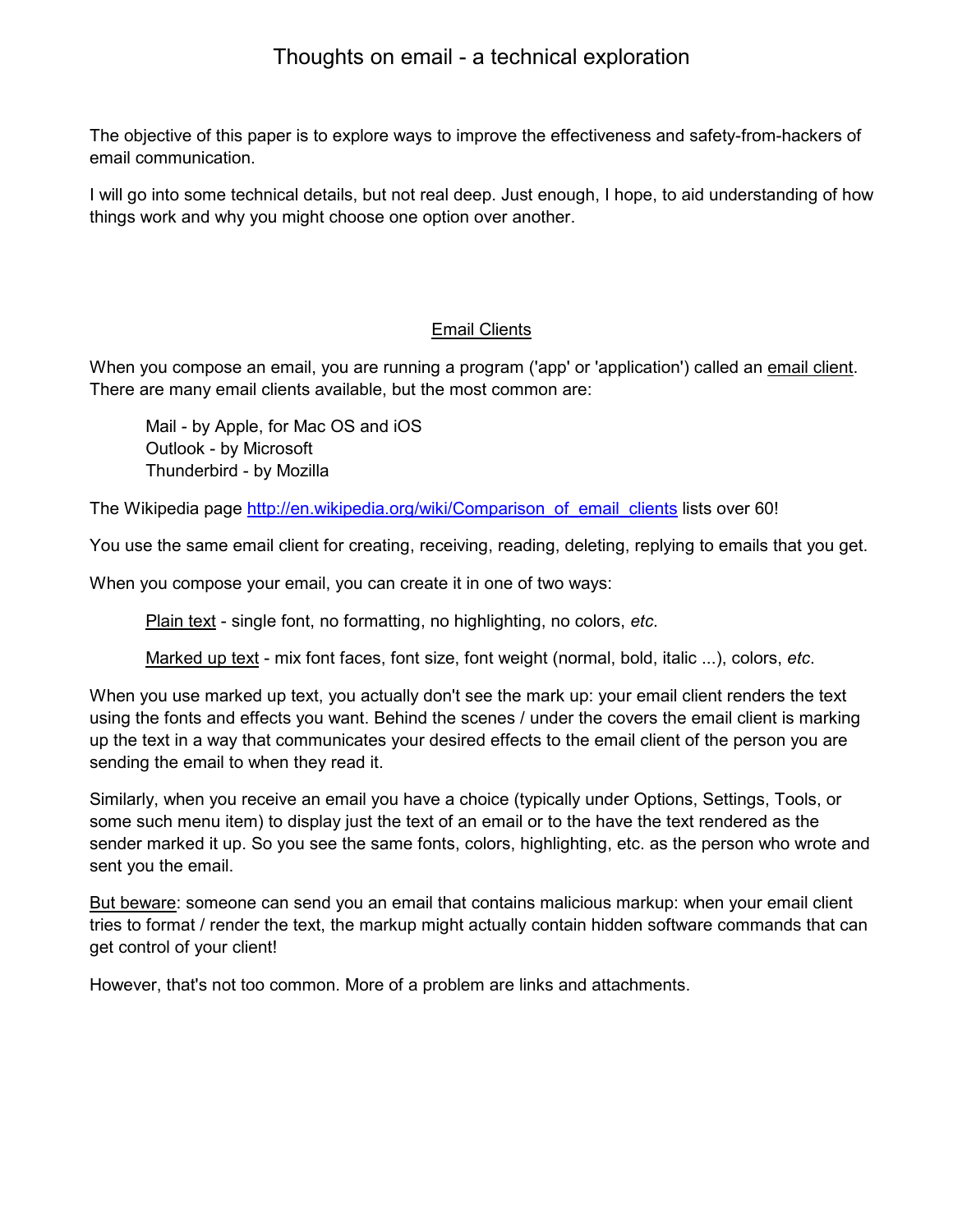### Links and Trusting the Sender of an email

Even plain text emails can contain links: the address of a web page, set up so that if you click on the link your web browser is invoked and the specified page is loaded into your browser. A typical link might look like this:

http://trainersfriend.com/takayama/

As most of you probably know, you should never click on a link in an email unless you know and trust the sender! In this case, you get what you deserve.

How do you know you know the sender?

Look at the header display

- \* the 'From' might not even be someone you know
- \* the 'From' might be a name you know but it is followed by an email address in angle brackets, such as:

Steve Comstock <jerry@trouble.com>

 Although this email is ostensibly from me, the real 'From' address is the value in the brackets, that is 'jerry@trouble.com'

\* the same comments apply for a 'Reply to' header if shown

Finally, even if the sender seems to be someone you know and trust, the from or return addresses can be 'spoofed' - made to look like someone you know. In that case, your best defense is judgement: is the topic or tone of the email in character with the person you know?

# **Attachments**

Everyone likes to attach a file to an email from time to time. A document (Word document, PDF file), an image (logo or snapshot) or mp3 (music) file, etc. Different email clients handle attachments differently.

But beware: when you open an email with attachments, some email clients render the attachments as if they were in the email itself. Other email clients just show you the names of the attached files and give you a choice to save the file or open it using a separate app (such as Adobe PDF Reader or Windows Photo Viewer).

The most dangerous are the email clients that embed attachments when they render the file! That is, the attached PDF document displays in the body of the email, or the Word document is displayed in all its glory. This is dangerous because there are so many more places to hide malicious code in the rendering tools that convert the internal formats of Word or PDF or image files.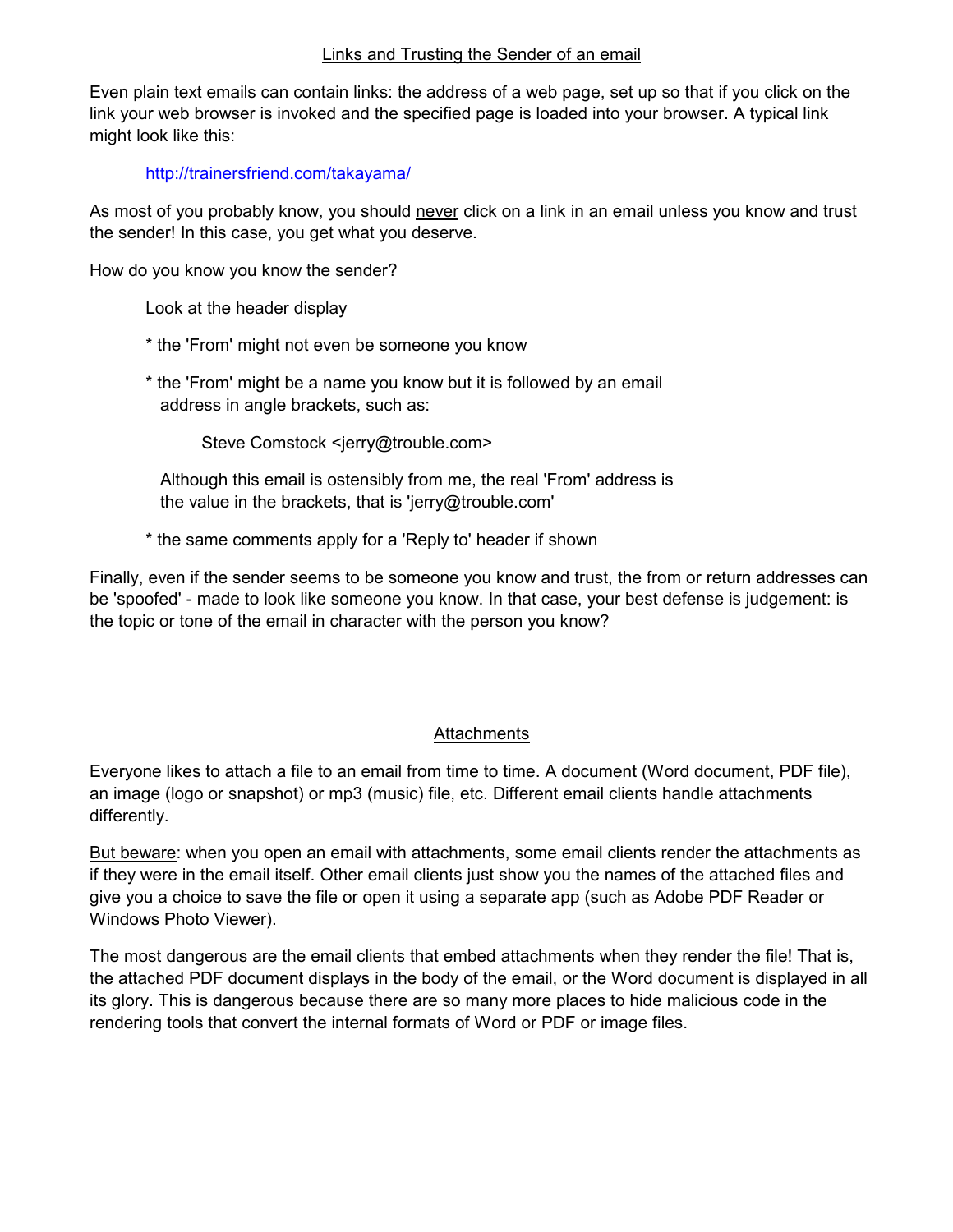### Email Security

So, the safest way to view email is to have it rendered as plain text and set up so that attachements just show as file names instead of being embedded in the email as you look at it.

Boring!

Yup, but safe.

It's also good to have a security client that will scan email attachments for known malicious software and that will also warn you if a link is to a suspected site.

# My Approach

I compose all my emails as plain text.

The email client I use is called Thunderbird, it's free, from Mozilla software. Under the 'Tools' menu is a choice called 'Account Settings'. This has a list of choices including one called 'Composition and Addressing'; this is a dialog box with the first line being a check box labeled 'Compose messages in HTML format' - if I check this box I will be using marked up text. I make sure this box is not checked.

Also under 'Tools' is a choice 'Options' which has several tabs for setting values. On the 'Display' tab I choose my default font as Courier New 14 point.

Generally speaking, I prefer monospaced fonts over variable width fonts. With a monospaced font it's easier to line up columns when it's important to have consistency in data in columns: each character takes up the same width. The font this paper is written in is 'Arial', and that is a variable width font. Notice, for example, that in 'Generally' that the 'G' takes up much more space than the 'I's. The Wikipedia page

http://en.wikipedia.org/wiki/Samples\_of\_monospaced\_typefaces

displays samples of several monospaced fonts

Staying with the 'Options' choice under 'Tools', look at the 'Privacy' tab; uncheck the box labeled 'Allow remote content in messages'. On the same tab I check 'Accept cookies from site' along with 'Keep until:' set to 'I close Thunderbird'; cookies can be useful / helpful, but no need to keep them around after your email session is done. In the same place is a button labeled 'Tell sites that i do not want to be tracked'. I check that. It's an honor system, but I believe it keeps some companies from tracking my references to their sites.

There is an add-on (also free) to Thunderbird called Show HTML that allows me to display marked up text formatted as the sender desired. When I know an email is from someone trusted, I can click on the 'Show HTML' menu choice and I will see the fully rendered email - so the ability to read marked up text as intended is fully under my control.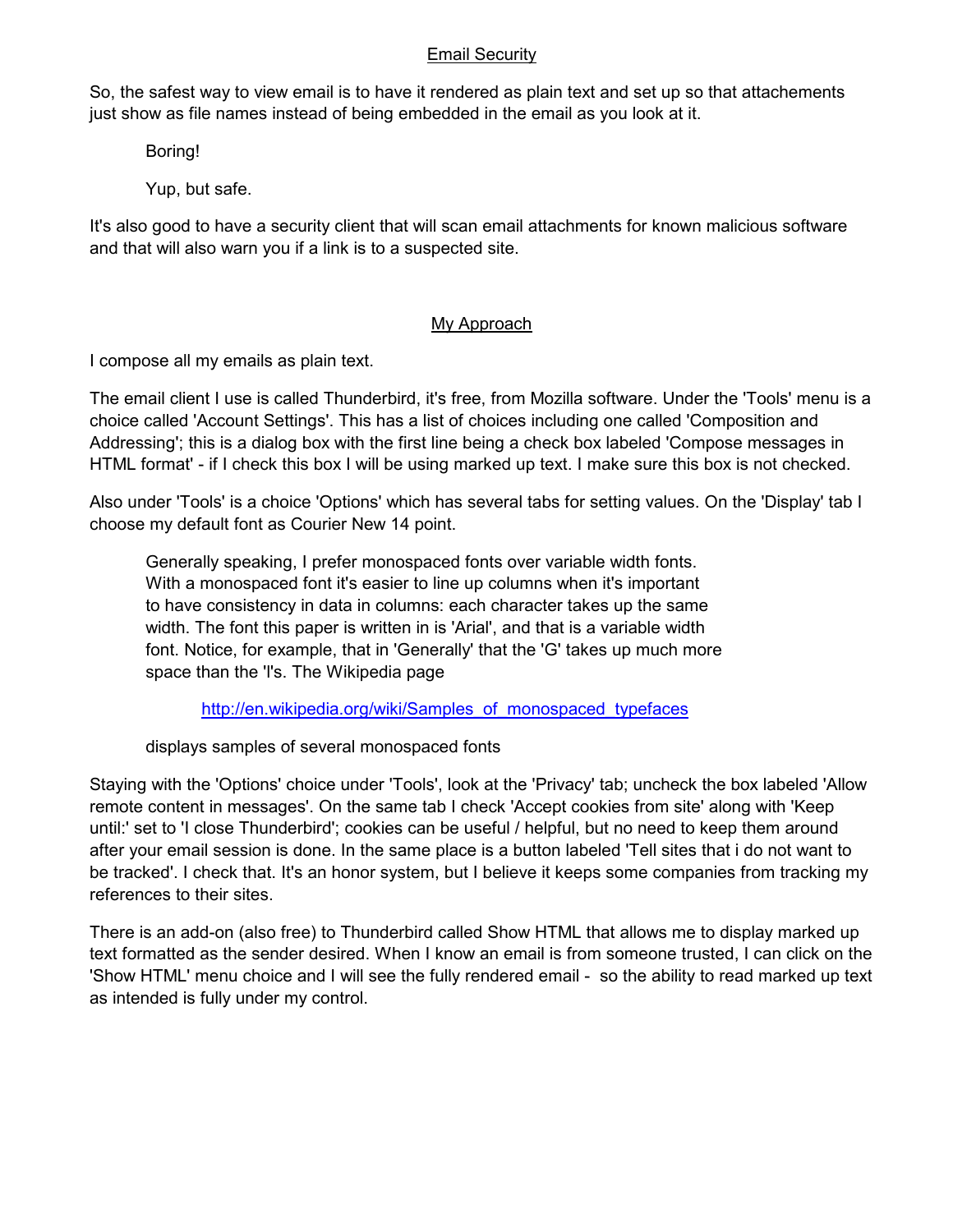#### How to add some formatting with plain text

There are several techniques I use to make my plain text emails have a little pizzazz to them:

\* I keep lines short; that is, I press <Enter> to start a new line after only 65-80 characters (actually, an ending 'space' then<Enter>).

The purpose of this is to avoid 'word salad': strings of letters so long you have to scroll to read the email. Keep the eye movement short

One problem with this is: some email clients run them together anyway, defeating my attempts to create some visual blocks

\* I add an extra blank line between paragraphs (putting a blank on each line); again, this is to provide some visual break between ideas

(For those of you who compose email on your smartphone, the above techniques would make your emails more readable for us plain text folks!)

\* Sometimes I highlight by drawing arrows:

 $==$  Tonight is the big night!  $==$  Be sure to be there!

or what's called a 'flowerbox':

```
**********************************
\star* Here is a flowerbox using *
* 'Arial' font
* Notice how hard it is to *
* get the right edge to line *
* up. This is because of the *
* variable width font.
************************************
*****************************
```

```
* Here is a flowerbox using *
* 'Courier New' font. *
* Notice how nicely the
                           \qquad \qquad \star* right edge lines up.
* This is because of the
                           \star* fixed width font.
*****************************
```